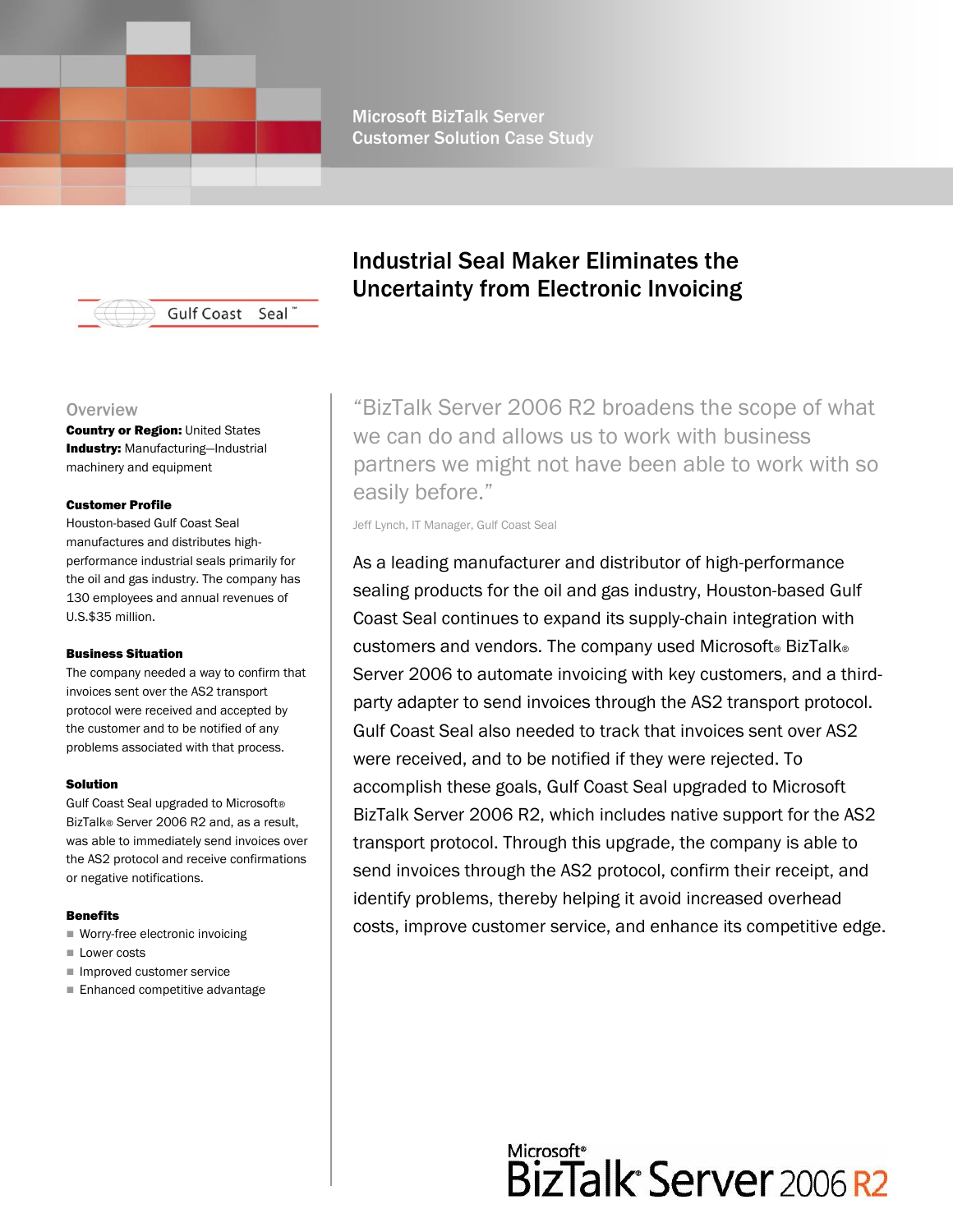"We did the upgrade over a weekend and were back in business sending out invoices using the AS2 protocol on Monday morning. It was probably the easiest upgrade I've ever experienced."

Jeff Lynch, IT Manager, Gulf Coast Seal

### **Situation**

Gulf Coast Seal, headquartered in Houston, Texas, is a leading manufacturer and worldwide distributor of high-performance sealing products, including O-rings, seals, and gaskets used to secure oil and gas pipelines. The company has 130 employees, including certified technical sealing specialists and highly experienced sales people, who offer expertise in engineering, product design, and material specification.

Although its growth averages 20 percent annually, in the first half of 2007 Gulf Coast Seal grew by 32 percent. "The energy business is growing rapidly," says Jeff Lynch, Information Technology Manager at Gulf Coast Seal. "We've been able to accommodate that growth very successfully using technology, without having to add a large number of employees."

Gulf Coast Seal relies to a great extent on supply-chain integration with customers and vendors and offers services such as product integration—kits and special packaging supply integration, and secure systems integration for Internet-based business-tobusiness (B2B) transactions. In 2005 the company implemented Microsoft® BizTalk® Server 2004 as a B2B integration platform and upgraded to BizTalk Server 2006 the following year when it also upgraded to Microsoft SQL Server™ 2005 database software for its common data store. The company uses BizTalk Server 2006 to process thousands of inbound purchase orders and outbound invoices every year with major customers and suppliers.

Soon after that, one of the company's largest trading partners launched an electronic invoicing initiative that required invoices to be sent over the AS2 transport protocol. The AS2 protocol allows electronic data interchange (EDI) transactions to be done over the Internet without requiring a value-added

network. AS2 messages go out encrypted and encoded and are decrypted at the other end. A message disposition notification (MDN) is sent back to the originating system to confirm that the invoice was received. "The MDN is for nonrepudiation so we can prove that we legally delivered the invoice and that the trading partner received it," Lynch says.

Before the release of BizTalk Server 2006 R2, Gulf Coast Seal bought a third-party AS2 adapter to accommodate the AS2 protocol requirement. "The AS2 adapter provided the basic functionality we needed to send the invoices, but it did not integrate seamlessly with BizTalk Server so that we could ensure that all invoices were sent and received properly," says Lynch. "We ran into some cases where a customer received invoices that it wasn't able to process due to a certificate issue. We didn't receive an MDN telling us that it was an issue so we didn't catch the problem until we had sent several hundred invoices with the same problem."

About 25 percent of the company's outbound invoices (representing about 10 percent of its total billing) are sent over AS2. Typical payment terms are net 90 days, so additional delays caused by invoicing problems had the potential to disrupt cash flow. In addition to not being able to track the receipt of invoices with the add-on AS2 adapter, the IT staff had to enter an entire encryption certificate in the adapter for each trading partner to process encrypted AS2 messages. Because the AS2 adapter cost almost as much to acquire as BizTalk Server 2006, the company wanted to avoid having to purchase another third-party adapter. However, it needed a better way to submit invoices through the AS2 transport protocol so that it would have proof of delivery and notification when an invoice was rejected along with an explanation for the rejection.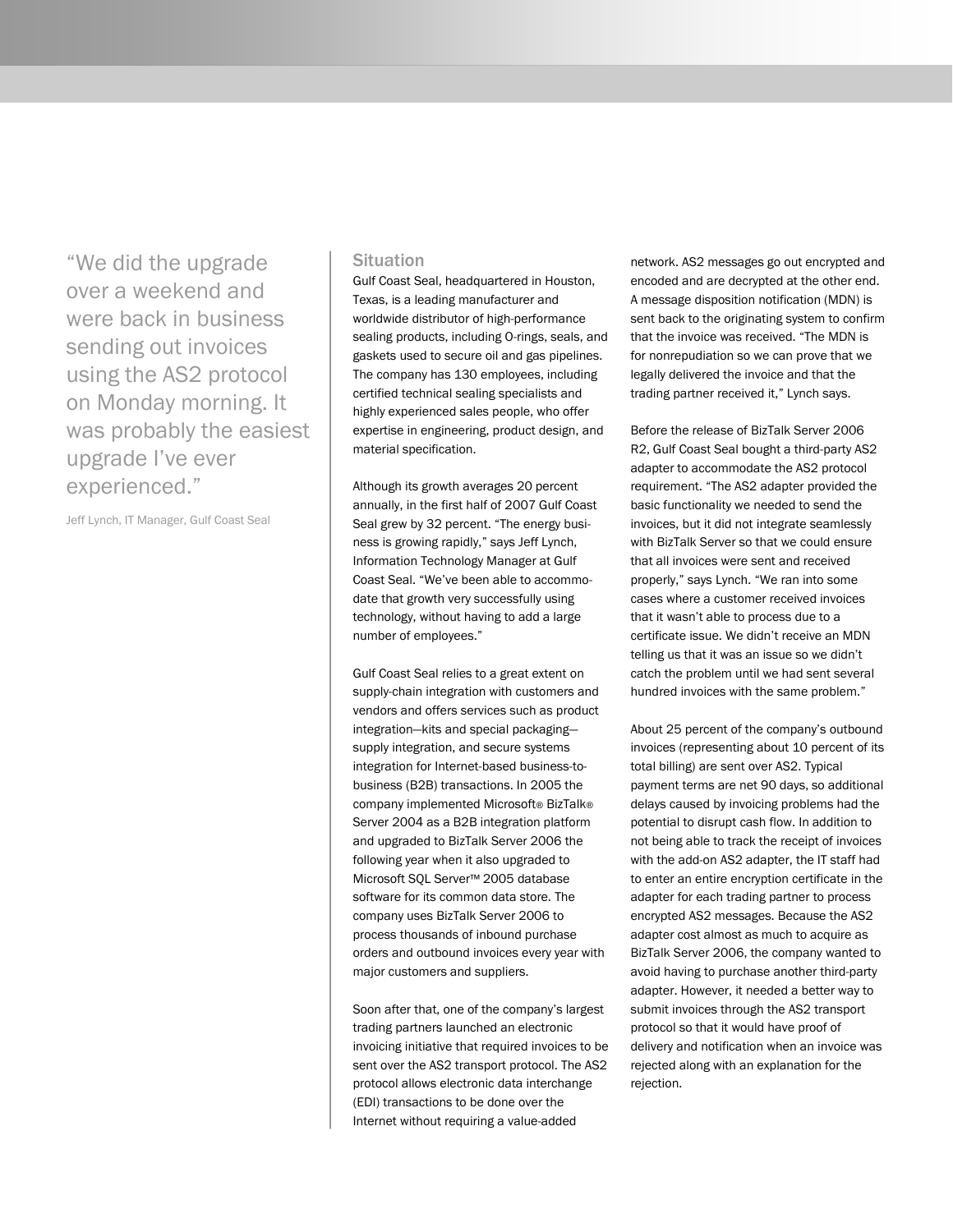## Solution

About the same time that Gulf Coast Seal saw the weakness in the third-party adapter, Microsoft announced the pending release of Microsoft BizTalk Server 2006 R2. One of the key features of the new BizTalk Server release was native support for the AS2 protocol. "We were very excited when Microsoft decided to include the AS2 transport protocol functionality within BizTalk Server 2006 R2 rather than require a bolt-on product," says Lynch. "Because we have Software Assurance through our Microsoft Open Volume Licensing agreement, upgrading to the latest release didn't cost any more, so it was easy to decide to upgrade."

Because Gulf Coast Seal was invited to participate in the Microsoft Technology Adoption Program for BizTalk Server 2006 R2, the company's developers started evaluating the product at the beta stage. They installed BizTalk Server 2006 R2 beta on their Windows Vista®–based development computers and sent test invoices (including those that had a known problem) from one computer to another to see how BizTalk Server 2006 R2 would handle them. The new software worked flawlessly. If there was a problem with the invoice, the MDN came back with a negative acknowledgement



The BizTalk Server FTP Adapter pulls outbound customer invoices from the ERP system, maps them to a normalized XML format. They are then sent to trading partners using AS2, HTTPS, or FTP transport protocols.

saying that it didn't get the invoice, it didn't understand it, or it couldn't decrypt it. "It's very easy within the BizTalk Server administration console to see all the AS2 transactions that have gone out and identify messages about problem invoices," says Lynch.

#### Fast Facts

| Microsoft BizTalk Server 2006 R2 Upgrade    |     |
|---------------------------------------------|-----|
| Total number of developers                  | 2   |
| Number of BizTalk Server<br>developers      | 1   |
| Expected number of external<br>users        | 100 |
| Internal users                              | 2   |
| Maximum number<br>of concurrent connections | 50  |

After testing with BizTalk Server 2006 R2 beta for two months and being delighted with the results, Gulf Coast Seal upgraded its production BizTalk Server 2006 instance first to the BizTalk Server 2006 R2 beta and then to the release candidate. "It took about two hours to upgrade BizTalk Server 2006 to R2," says Lynch. "We did the upgrade over a weekend and were back in business sending out invoices using the AS2 protocol on Monday morning. It was probably the easiest upgrade I've ever experienced."

There was one situation where a customer's UNIX system didn't understand the byte-order mark at the beginning of an XML document. Lynch went into the BizTalk administration console, turned off that mark, and sent the rest of the invoices without a problem.

In production, the BizTalk Server FTP Adapter pulls outbound customer invoices hourly from an IBM AIX-based ERP system, and then maps them from their original flat-file format to a normalized XML format for further processing by BizTalk Server. The XML invoices are then sent directly to trading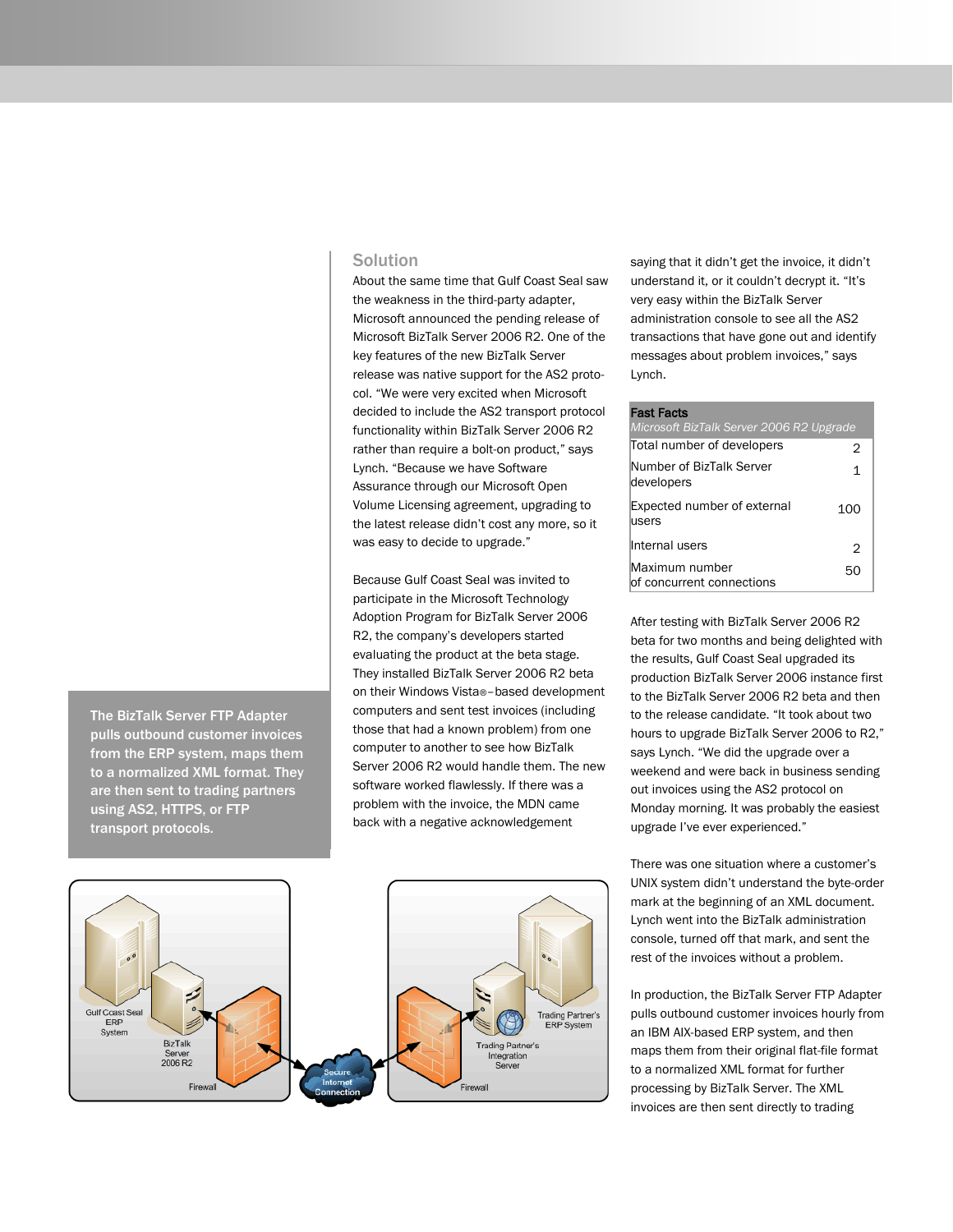"I sleep a lot better at night knowing that I have records that I can get to very easily to confirm that an invoice went out and was received, and show how the recipient replied."

Jeff Lynch, IT Manager, Gulf Coast Seal

partners in the preferred XML format using AS2, HTTPS, or FTP transport protocols. Encryption certificates are handled automatically within BizTalk Server and require only that administrators keep them up to date.

Gulf Coast Seal also receives purchase orders over the AS2 protocol. "Having the native AS2 support in BizTalk Server opens up a broader avenue of systems integration services to us," says Lynch. Gulf Coast Seal plans to upgrade to the RTM version of BizTalk Server 2006 R2 when it becomes available.

#### **Benefits**

Using Microsoft BizTalk Server 2006 R2, Gulf Coast Seal sends invoices seamlessly over the AS2 protocol and confirms the receipt of those invoices. The increased automation helps the company avoid overhead costs, improve customer service, and enhance its competitive advantage.

#### Worry-Free Electronic Invoicing

With BizTalk Server 2006 R2, Gulf Coast Seal is able to document the receipt of electronic invoices it sends over AS2, resolve problems, and resubmit invoices that have been rejected. "Now with BizTalk Server 2006 R2, we can look at a single screen and see that an invoice went out, and that the MDN came back confirming that the customer has it and it's the right invoice," says Lynch. "If we receive a negative acknowledgement, it's easy to identify the problem without having to search through a bunch of activity logs."

The AS2 confirmation capabilities in BizTalk Server 2006 R2 also reassure Gulf Coast Seal customers. "Our customers who use the AS2 protocol feel more comfortable knowing that if their system rejects an invoice, we will be notified so that we can resolve the problem," Lynch says. "I sleep a lot better at night knowing that I have records that I can

get to very easily to confirm that an invoice went out and was received, and show how the recipient replied."

The same benefits apply to purchase orders sent over AS2. "When customers send us a purchase order through the AS2 protocol, they get an MDN back saying that we received it, and were able to understand and decrypt it. The MDN is a binding legal confirmation of that transaction," Lynch adds.

#### Lower Costs

The native AS2 protocol support in BizTalk Server 2006 R2 saves Gulf Coast Seal approximately U.S.\$1,500 per year in maintenance costs for the third-party adapter. It also eliminates the need to manually enter encryption certificates and potentially can reduce the number of invoices that the Gulf Coast Seal staff has to manually enter on customers' Web sites.

"Our business is low dollar/high volume," Lynch notes. "We send approximately 25,000 invoices to our trading partners every year, and we expect to double that in the next year. Manually entering even a small percentage of those on a Web site is tedious and cumbersome, and wastes valuable labor hours."

Gulf Coast Seal expects that support for the latest protocols provided by BizTalk Server 2006 R2 will help convince more customers' to move to electronic invoicing. This will help Gulf Coast Seal increase business volume without adding staff.

#### Improved Customer Service

The increased automation of the invoicing and ordering processes has freed up the company's accounting and customer service staff to work more closely with customers on issues that require personalized service. "We'd rather have our accounting people resolving issues like correcting invoice